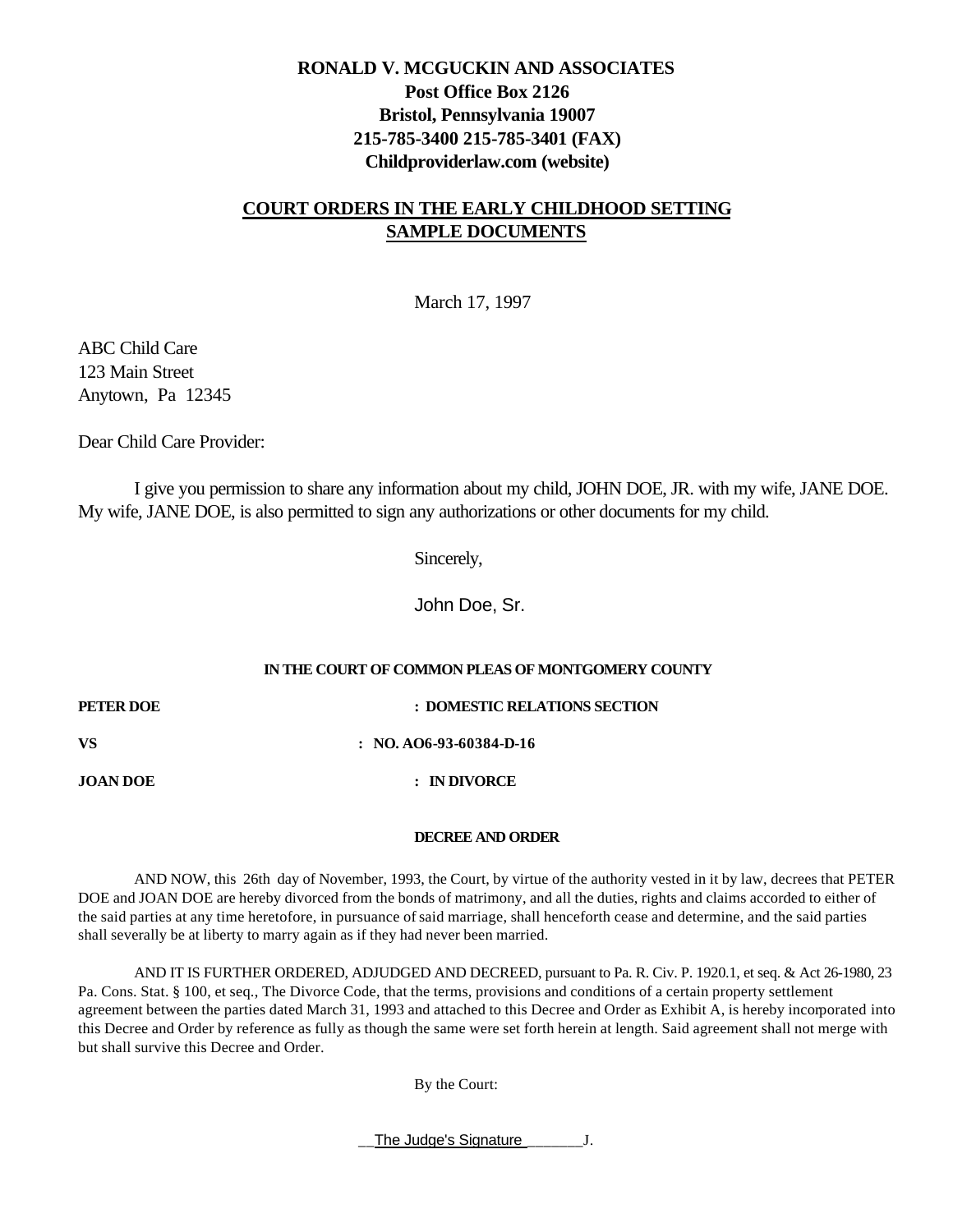# **CHILD CARE AUTHORIZATION**

#### **(This form can be used for step-parents and grandparents)**

The undersigned parent, SUSAN DOE, of 123 Main Street, Anytown, US 12345, hereby grants GRANDMOM SAMPLE, of 789 Main Street, Anytown, US 67890, the authority to take temporary care of MATTHEW DOE.

This grant of authority shall begin on July 21, 1995 and shall remain effective until terminated by the undersigned. The above named caretaker shall have the following powers:

1. The power to seek appropriate medical treatment or attention on behalf of the child as may be required by the circumstances, including but not limited to, medical doctor and/or hospital visits.

- 2. The power to authorize medical treatment or medical procedures in an emergency situation.
- 3. The power to make appropriate decisions regarding clothing, bodily nourishment and shelter.
- 4. The power to explain absences from school.
- 5. The power to pick up the child from school.
- 6. The power to sign release forms as may be necessary for sports participation, field trips, and similar events.

IN WITNESS WHEREOF, I have set my Hand and Seal the day and year first above written.

Susan Doe SUSAN DOE

## COMMONWEALTH OF PENNSYLVANIA:

#### COUNTY OF BUCKS:

On this day of July, 1995 personally appeared before me, a Notary Public in and for the said county and state, the above-named, SUSAN DOE, who acknowledged the foregoing Child Care Authorization to be her act and deed and desires the power of attorney might be recorded according to law.

I have signed my name and affixed my seal.

Notary Public

\_\_\_\_\_\_\_\_\_\_\_\_\_\_\_\_\_\_\_\_\_\_\_\_\_\_\_\_\_\_\_\_\_\_

#### **IN THE COURT OF COMMON PLEAS OF CLINTON COUNTY**

#### **ANNA DOE : NO. A23-55336-C-8**

#### **VS : IN CUSTODY**

**JOSEPH DOE :**

#### **ORDER**

AND NOW, this 11th day of January, 1997 it is hereby ordered that custody and visitation of the minor child, STEPHEN DOE, shall be as follows:

- 1. The parties shall maintain joint legal custody of the aforementioned minor child.
- 2. Mother shall have primary physical custody of the minor child subject to father's visitation rights outlined below.

3. Father shall have the right of visitation with the minor child every other weekend commencing on Friday evening at 6:00 p.m. and ending on Sunday evening at 7:00 p.m.

4. Father shall have right of visitation with the minor child every Wednesday from 6:00 p.m. until 8:30 p.m.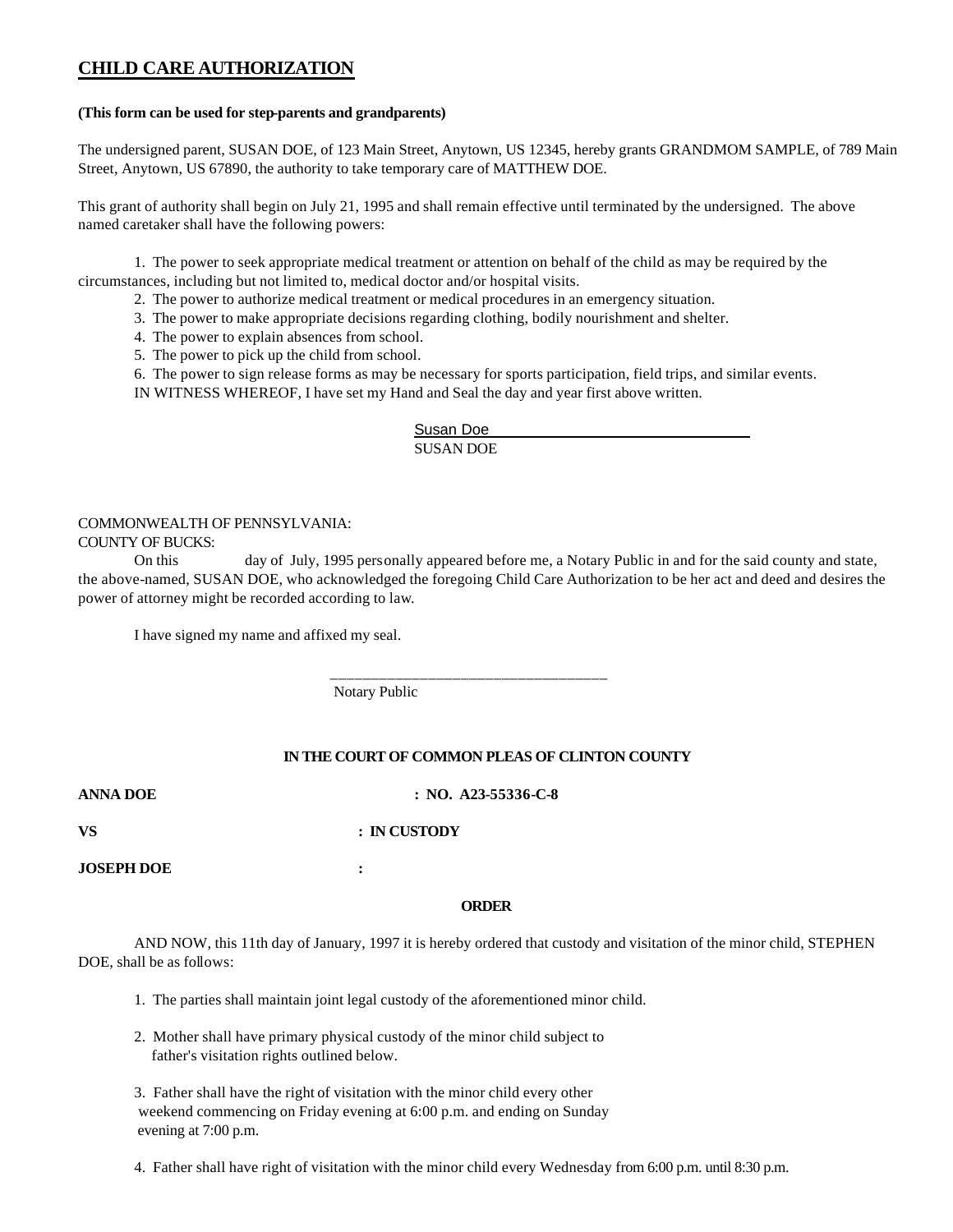- 5. Father shall have the right of visitation with the minor child every other holiday; said holidays to include New Year's Day, Easter, Memorial Day, July 4th, Labor Day, Thanksgiving Day, Christmas Day, and the child's birthday. Father shall have the right of visitation on Easter in 1997 and the rotation will begin from that point.
- 6. Father shall have the right of visitation with the minor child on father's birthday. Mother shall have the right of visitation with the minor child on mother's birthday.
- 7. Father shall have the right of two (2) weeks visitation each year in July.

#### BY THE COURT:

The Judge's Signature \_\_\_\_\_\_\_J

#### **IN THE COURT OF COMMON PLEAS OF CLINTON COUNTY**

**LINDA DOE : NO. A23-55336-C-8**

**VS : IN CUSTODY**

**MICHAEL DOE :**

#### **ORDER**

AND NOW, this 11th day of January, 1997 it is hereby ordered that custody and visitation of the minor child, CHRISTINE DOE, shall be as follows:

- 1. Mother shall maintain legal custody of the aforementioned minor child.
- 2. Mother shall have primary physical custody of the minor child subject to father's visitation rights outlined below.
- 3. Father's visitation shall be supervised. Father must have one of the following persons present during any visitation period:

MARY DOE (father's mother) JANE SOCIAL WORKER SUSAN CHILD CARE PROVIDER of ABCD Child Care

- 4. Father's visitation must take place at the home of MARY DOE or at ABCD Child Care.
- 5. Father shall have the right of visitation with the minor child every other Sunday commencing at Noon and ending on Sunday evening at 7:00 p.m.
- 6. Father shall have right of visitation with the minor child every Wednesday from 6:00 p.m. until 8:30 p.m.
- 7. Father shall have the right of visitation with the minor child every other holiday; said holidays to include New Year's Day, Easter, Memorial Day, July 4th, Labor Day, Thanksgiving Day, Christmas Day, and the child's birthday. Father shall have the right of visitation on Easter in 1997 and the rotation will begin from that point.
- 8. Father shall have the right of visitation with the minor child on father's birthday. Mother shall have the right of visitation with the minor child on mother's birthday.

#### BY THE COURT:

#### The Judge's Signature \_\_\_\_\_\_\_\_\_\_\_J.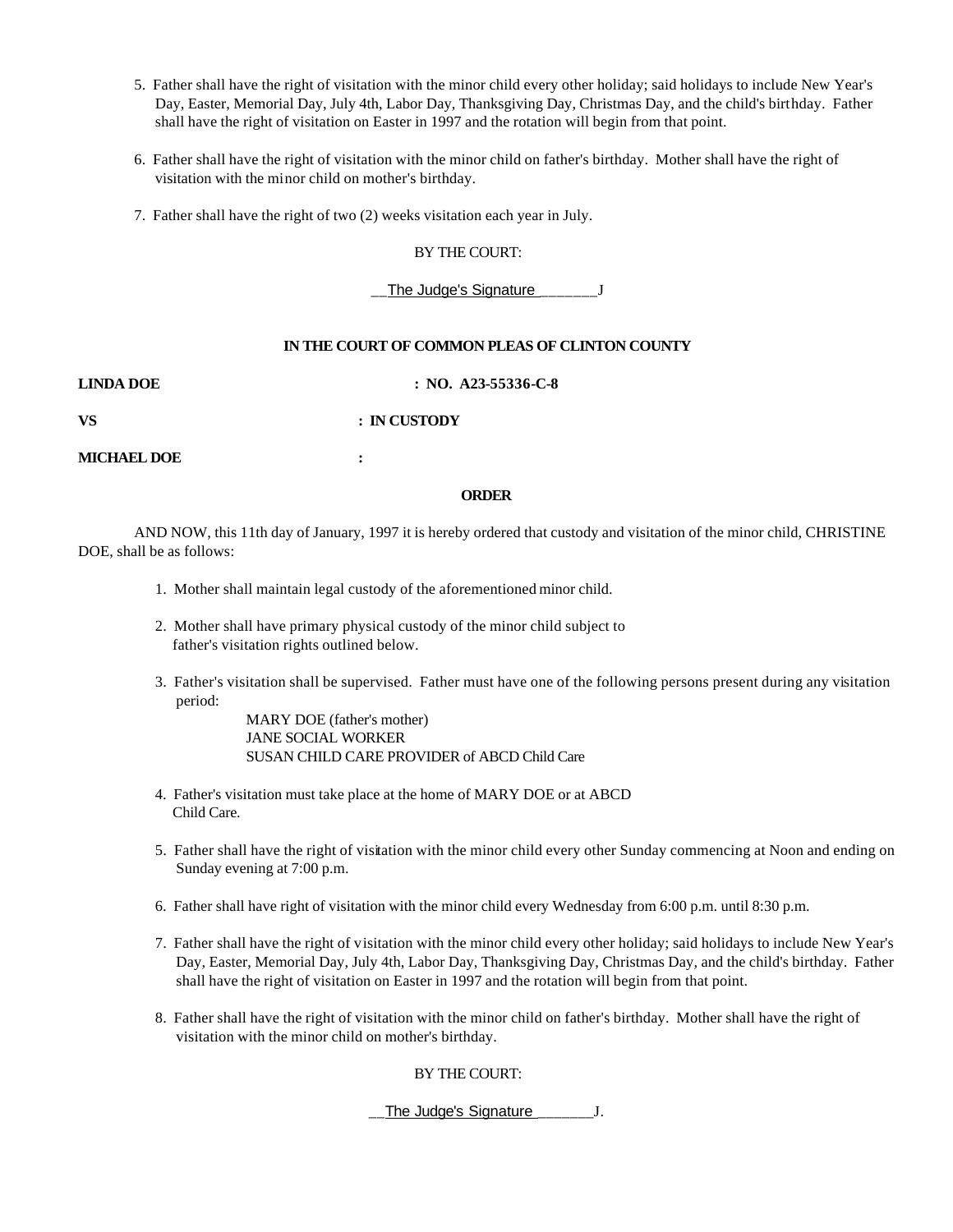# **IN THE COURT OF COMMON PLEAS OF BUCKS COUNTY, PENNSYLVANIA DOMESTIC RELATIONS ORDER**

**GRANDMOM DOE : NO. A06-97-1234-C-12 VS. : JANE DOE SAMPLE : IN CUSTODY**

## **ORDER**

AND NOW, this 27th day of February, 1997, it is hereby ORDERED and DECREED that the custody of the minor children, JOSEPH SAMPLE and MARY SAMPLE shall be granted to GRANDMOM DOE for the period of JANE DOE SAMPLE'S incarceration at the Pennsylvania Prison for Women. This ORDER shall be vacated upon Petition to the Court by JANE DOE SAMPLE following her release from said facility.

## BY THE COURT:

The Judge's Signature  $J.$ 

## **IN THE COURT OF COMMON PLEAS OF BUCKS COUNTY, PENNSYLVANIA**

**IN RE: ADOPTION OF:** 

**: NO. 3825-92-A PATRICK DOE : AUGUST TERM, 1992**

## **DECREE**

AND NOW, this 14th day of August, 1992, on consideration of the petition of JOHN SAMPLE and MARY ANN SAMPLE, nee MAIDEN NAME, his wife, for the adoption of PATRICK DOE, a minor, and after hearing held thereon by the court on August 1, 1992, at which time the said minor was present together with petitioners, the court finds that the statements made in the petition are true, and that the welfare of the child proposed to be adopted will be promoted by such adoption and that all requirements of the Acts of Assembly have been fulfilled and complied with and the court therefor DECREES PATRICK DOE shall be adopted by the Petitioners, and it is ORDERED and DECREED that DOE shall have all the legal rights of a child and heir of the petitioners, and be subject to the duties of such child; and it is further DECREED that PATRICK DOE shall hereafter be known by the name of PATRICK SAMPLE.

By the Court: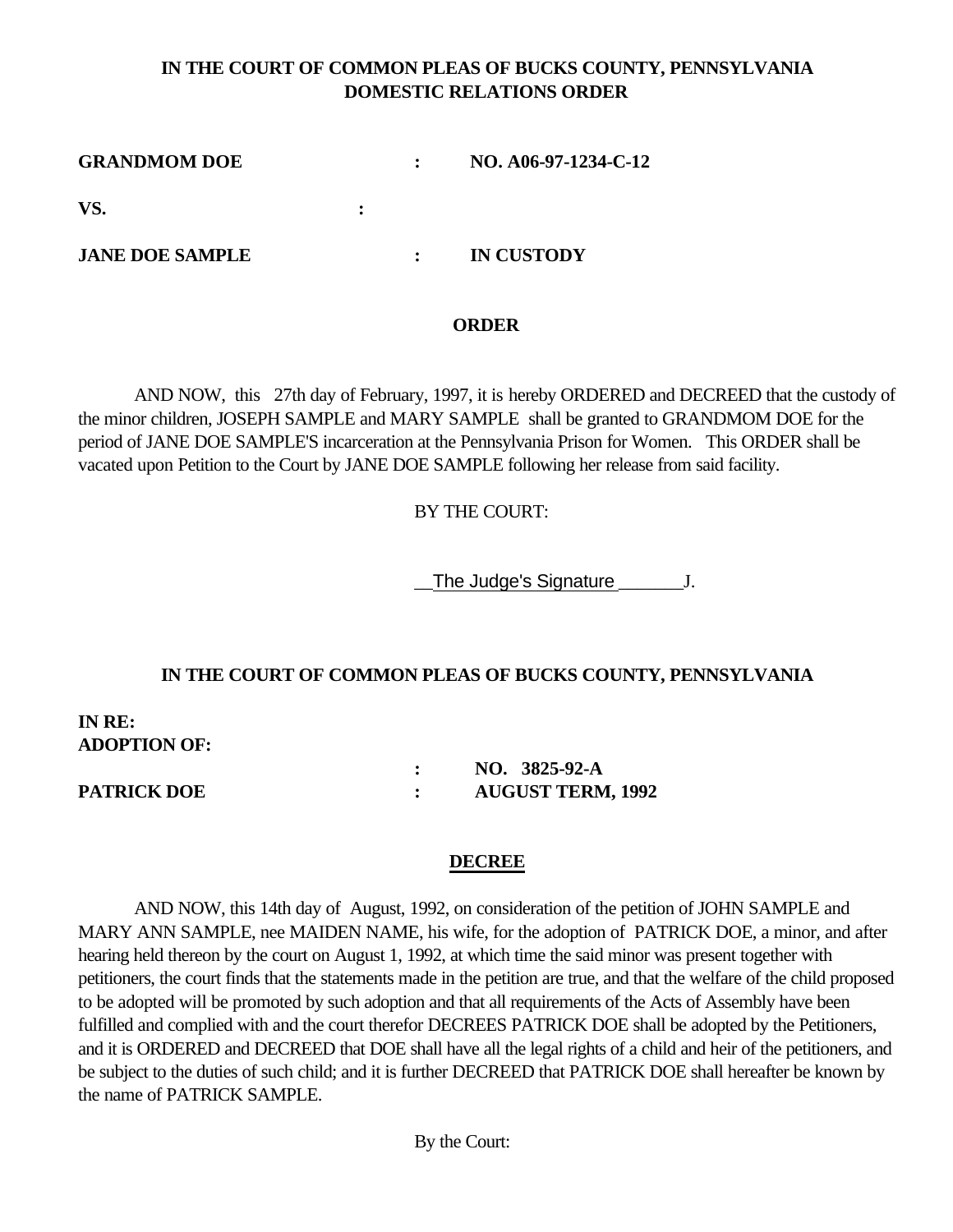The Judge's Signature \_\_\_\_\_\_\_\_\_J.